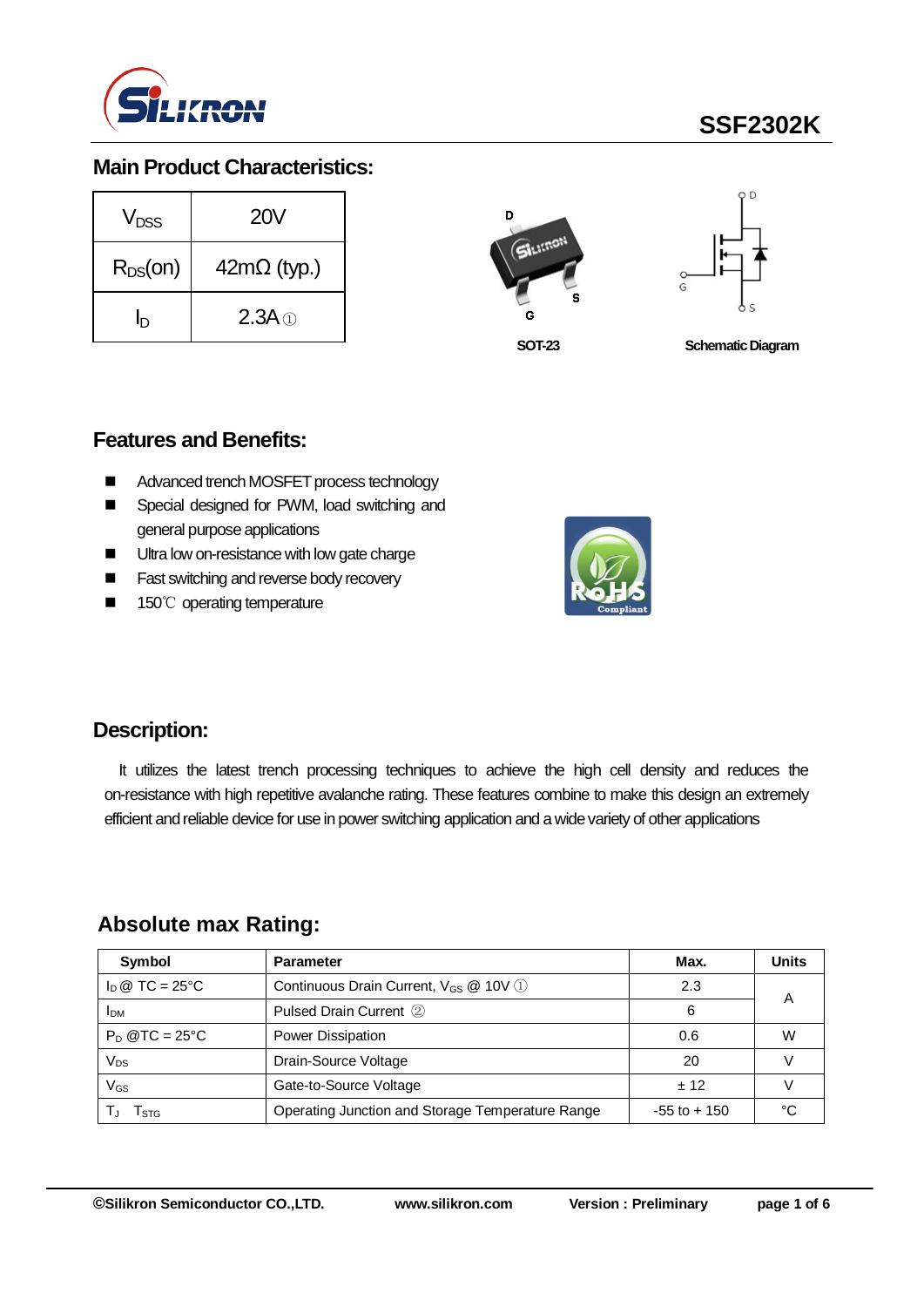

| Symbol                  | <b>Parameter</b>                     | Min. | Typ. | Max.   | <b>Units</b> | <b>Conditions</b>                           |  |
|-------------------------|--------------------------------------|------|------|--------|--------------|---------------------------------------------|--|
| $V_{(BR)DSS}$           | Drain-to-Source breakdown voltage    | 20   |      |        | V            | $V_{GS} = 0V$ , $I_D = 250 \mu A$           |  |
| $R_{DS(on)}$            | Static Drain-to-Source on-resistance |      | 42   | 50     | $m\Omega$    | $V_{GS} = 4.5V, I_D = 2A$                   |  |
|                         |                                      |      | 55   | 80     |              | $V_{GS} = 2.5 V, I_D = 1 A$                 |  |
| $V_{GS(th)}$            | Gate threshold voltage               | 0.6  |      | 1.1    | V            | $V_{DS} = V_{GS}$ , $I_D = 250 \mu A$       |  |
| <b>I</b> <sub>DSS</sub> | Drain-to-Source leakage current      |      |      | 1      | μA           | $V_{DS} = 20V, V_{GS} = 0V$                 |  |
|                         |                                      |      |      | 100    |              | $V_{GS} = 12V$                              |  |
| lgss                    | Gate-to-Source forward leakage       |      |      | $-100$ | nA           | $V_{GS} = -12V$                             |  |
| $Q_{q}$                 | Total gate charge                    |      | 6    |        |              | $I_D = 2.3A$ ,                              |  |
| $Q_{gs}$                | Gate-to-Source charge                |      | 0.7  |        | nC           | $V_{DS}=10V$ ,                              |  |
| $Q_{gd}$                | Gate-to-Drain("Miller") charge       |      | 1.6  |        |              | $V_{GS} = 4.5V$                             |  |
| $t_{d(on)}$             | Turn-on delay time                   |      | 12   |        |              |                                             |  |
| $t_{r}$                 | Rise time                            |      | 35   |        |              | $V_{GS} = 4.5V$ , $V_{DS} = 10V$ ,          |  |
| $t_{d(off)}$            | Turn-Off delay time                  |      | 34   |        | ns           | $R_{\text{GEN}} = 6\Omega, R_1 = 5.5\Omega$ |  |
| $t_{\rm f}$             | Fall time                            |      | 10   |        |              |                                             |  |
| $C_{iss}$               | Input capacitance                    |      | 126  |        |              | $V_{GS} = 0V$ ,                             |  |
| $C_{\rm oss}$           | Output capacitance                   |      | 26   |        | pF           | $V_{DS} = 15V$ ,                            |  |
| $C_{\text{rss}}$        | Reverse transfer capacitance         |      | 21   |        |              | $f = 1$ MHz                                 |  |

## **Electrical Characterizes** @T<sub>A</sub>=25℃ unless otherwise specified

## **Source-Drain Ratings and Characteristics**

| Symbol                     | <b>Parameter</b>                                   | Min. | Typ. | Max. | <b>Units</b> | <b>Conditions</b>   |  |
|----------------------------|----------------------------------------------------|------|------|------|--------------|---------------------|--|
| Is                         | <b>Continuous Source Current</b><br>(Body Diode) 1 |      |      | 2.3  | A            | MOSFET symbol       |  |
|                            |                                                    |      |      |      |              | showing<br>the      |  |
|                            |                                                    |      |      |      |              | integral reverse    |  |
|                            |                                                    |      |      |      |              | p-n junction diode. |  |
| $\mathsf{V}_{\mathsf{SD}}$ | Diode Forward Voltage                              |      | 0.83 | 1.2  |              | $IS=1A, VGS=0V$     |  |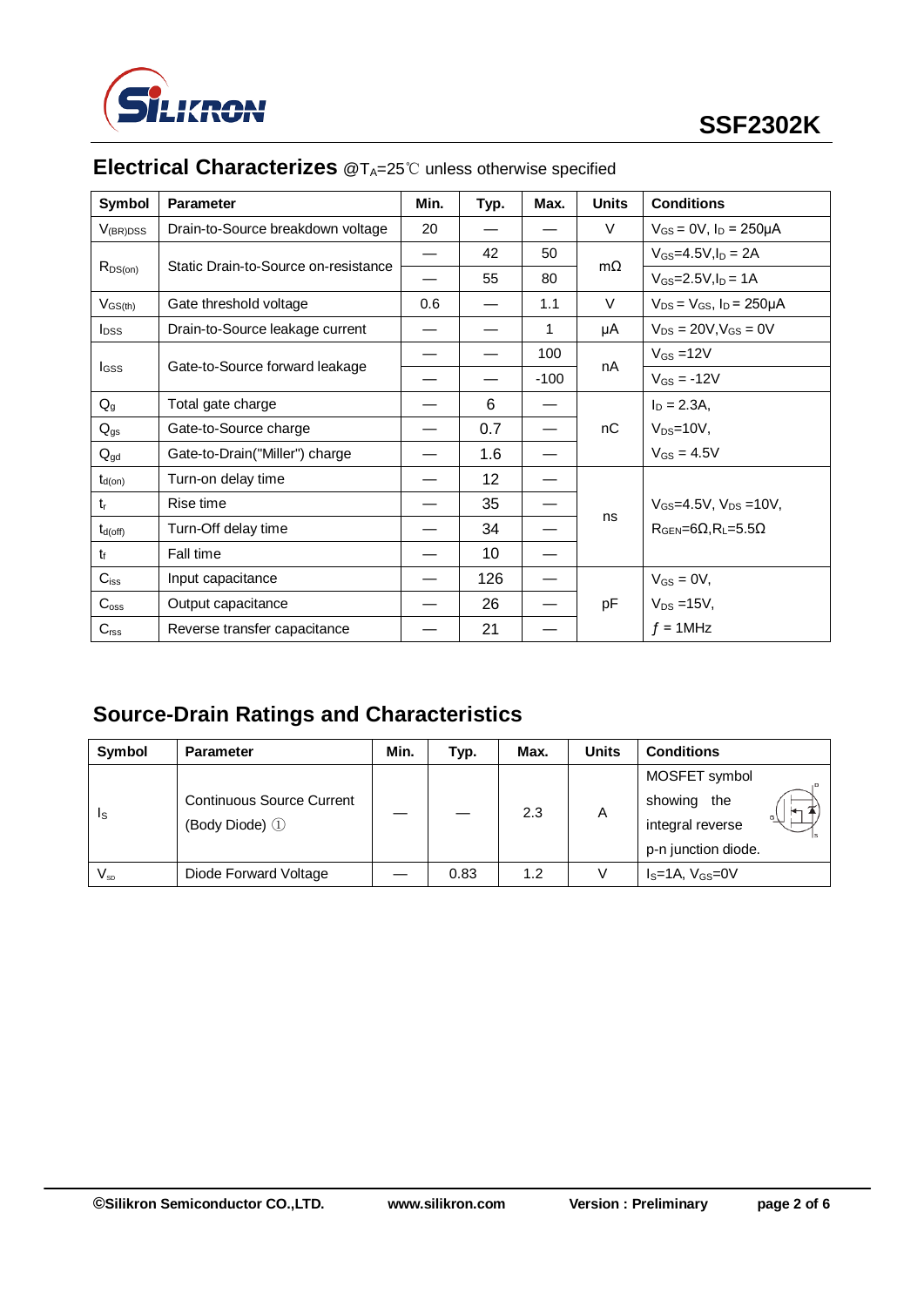

## **Test circuits and Waveforms**

**EAS test circuits:** 



**Gate charge test circuit:** 





**Switch Waveforms:**



#### **Notes:**

①Calculated continuous current based on maximum allowable junction temperature. ②Repetitive rating; pulse width limited by max junction temperature.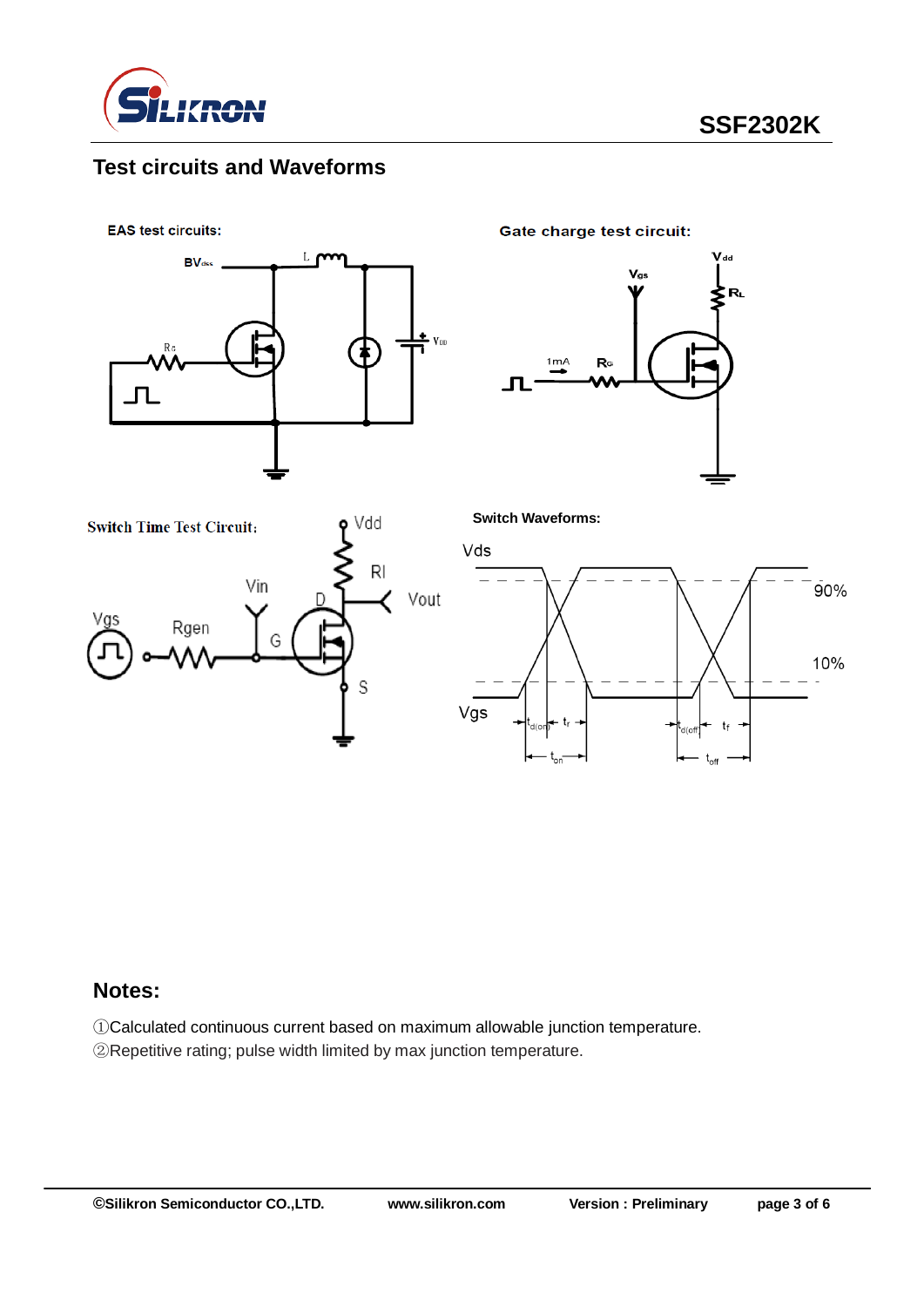

# **SSF2302K**



## **Typical electrical and thermal characteristics**











**Figure 3. Gate to source cut-off voltage Figure 4. Typical Capacitance Vs. Drain-to-Source Voltage**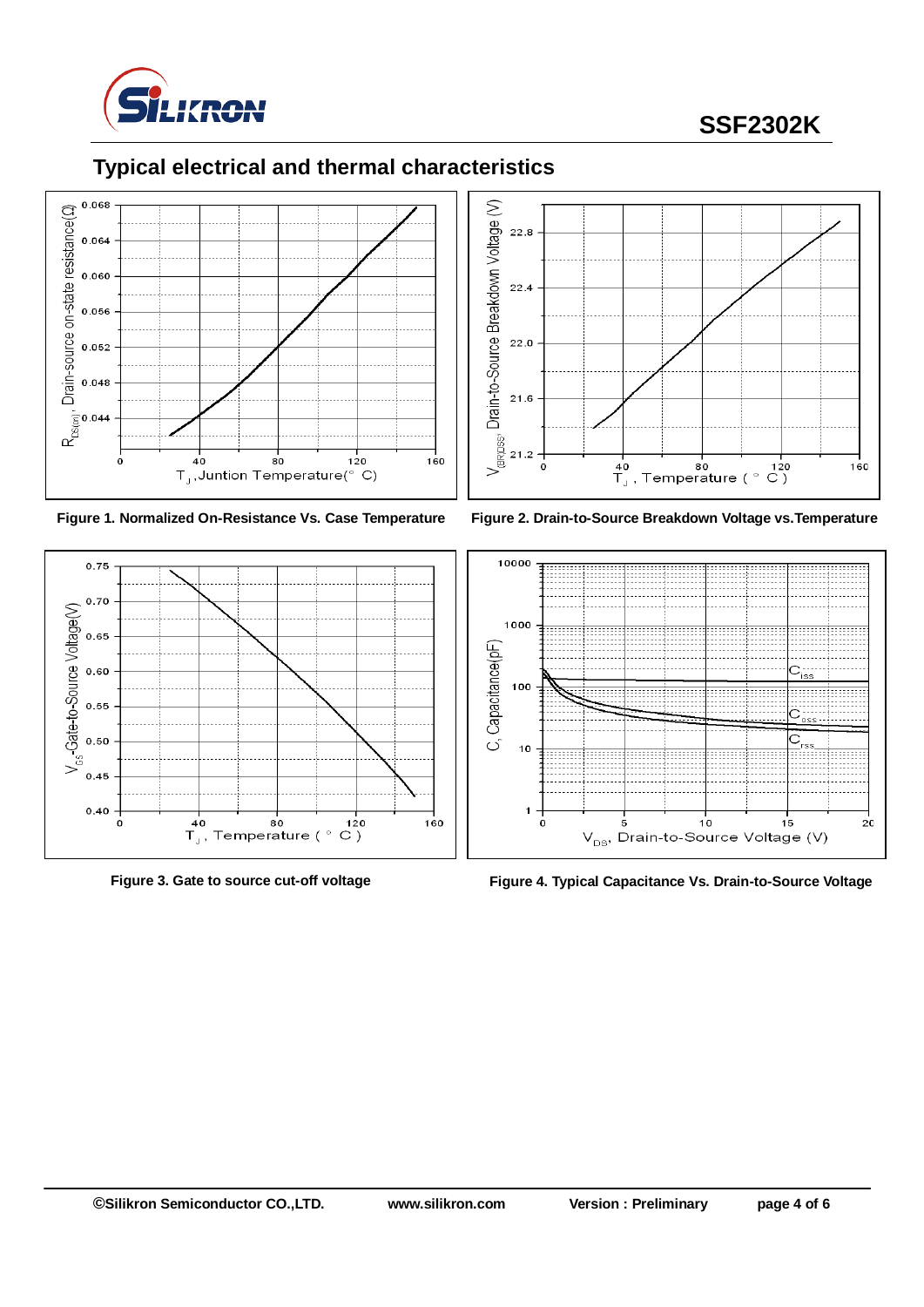

## **Mechanical Data**:



| REF. | Millimeter |      | REF. | Millimete |              |  |
|------|------------|------|------|-----------|--------------|--|
|      | Min.       | Max. |      | Min.      | Max.         |  |
| Α    | 2.80       | 3.00 | G    | 1.80      | 2.00         |  |
| B    | 2.30       | 2.50 | Н    | 0.90      | 1.1          |  |
| С    | 1.20       | 1.40 |      | 0.10      | 0.20         |  |
| D    | 0.30       | 0.50 |      | 0.35      | 0.70         |  |
| Е    |            | 0.10 |      | 0.92      | 0.98         |  |
| F    | 0.45       | 0.55 | M    | 0°        | $10^{\circ}$ |  |